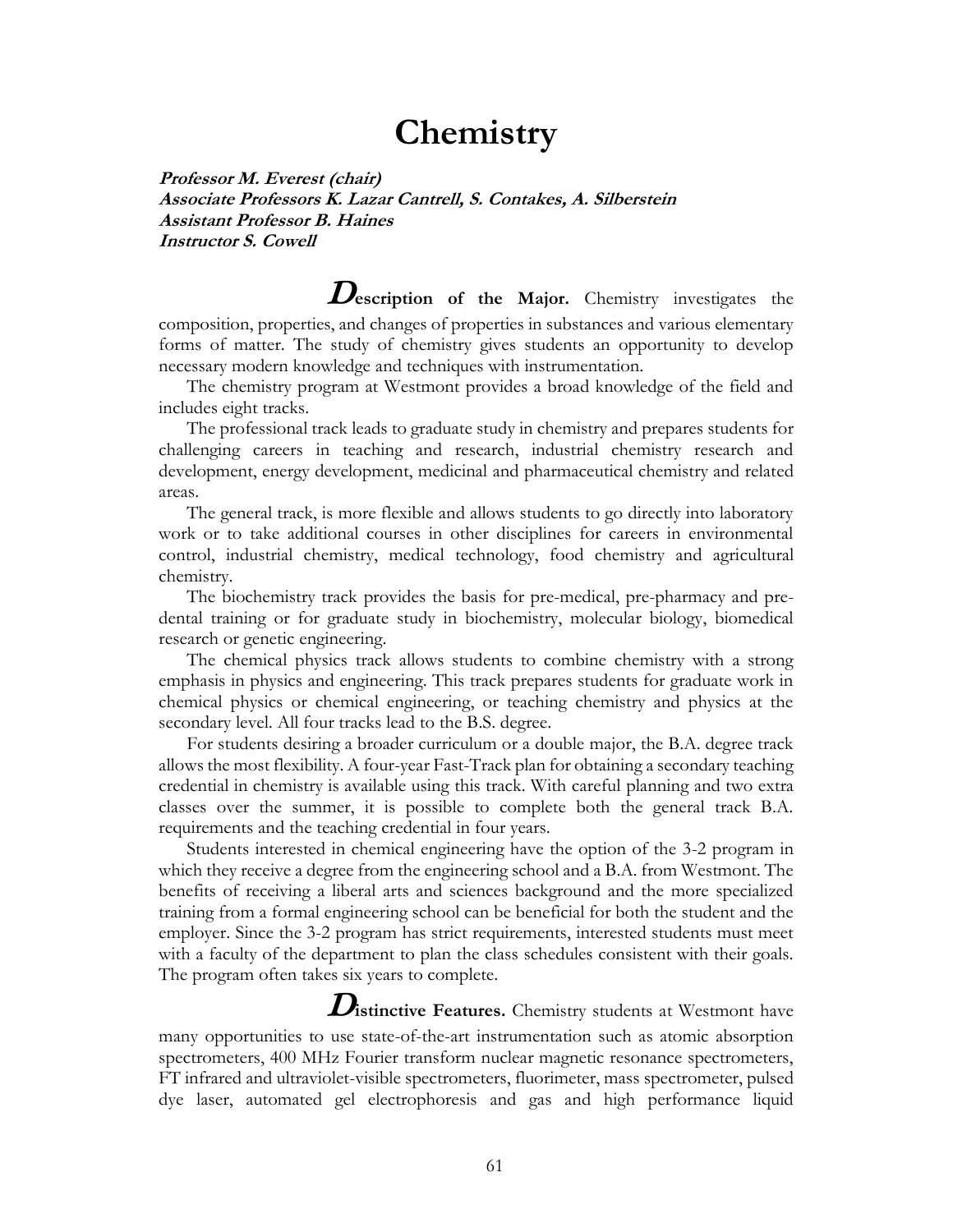chromatographs. They learn analytical chemical techniques, and advanced organic synthesis techniques.

Most of our students participate in undergraduate research. Each student in the B.S. program is *required* to do independent research with a faculty member.

Participating in an off-campus program is encouraged of all chemistry majors. The student may choose to do so during the fall of either the junior or senior year. The student should consult his or her academic advisor so that the required courses can be scheduled ahead of that off-campus semester.

**Career Choices.** A degree in chemistry can lead to many interesting and challenging careers, including: biochemist, chemical engineer, industrial or clinical chemist, college instructor, dentist, dietician, high school teacher, marine scientist, pharmacologist, physician, radiologic technician, nuclear medicine technician, forensic serologist, toxicologist, technical writer, patent lawyer, industrial hygienist, and industrial management.

# **B.A. Degree Major Requirements: 46-66 units**

# **A. General Track**

### **Required Lower-Division Courses: 25-26 units**

CHM 005, 006 General Chemistry I, II (4,4) MA 009, 010 Elementary Calculus I, II (4,4) *One of the following combinations* (9-10) PHY 011, 013 Physics for Life Sciences I, II (4,4) PHY 014 Physics for Life Sciences Laboratory (1) OR PHY 021, 023 General Physics I, II (4,4) PHY 022, 024 General Physics Laboratory I, II (1,1)

#### **Required Upper-Division Courses: 21 units**

CHM 101, 102 Organic Chemistry I, II (4,4) CHM 121 Introductory Analytical Chemistry (4) CHM 195 Seminar (1) *One of the following combinations:* (4) CHM 130 Physical Chemistry I (3) CHM 132 Physical Chemistry Laboratory I (1) OR CHM 135 Introductory Physical Chemistry (3) CHM 132 or 133 Physical Chemistry Laboratory I or II (1) Upper-Division CHM Elective (4)

### **B. General Track with Teaching Credential**

#### **Required Lower-Division Courses: 25-26 units**

CHM 005, 006 General Chemistry I, II (4,4) MA 009, 010 Elementary Calculus I, II (4,4)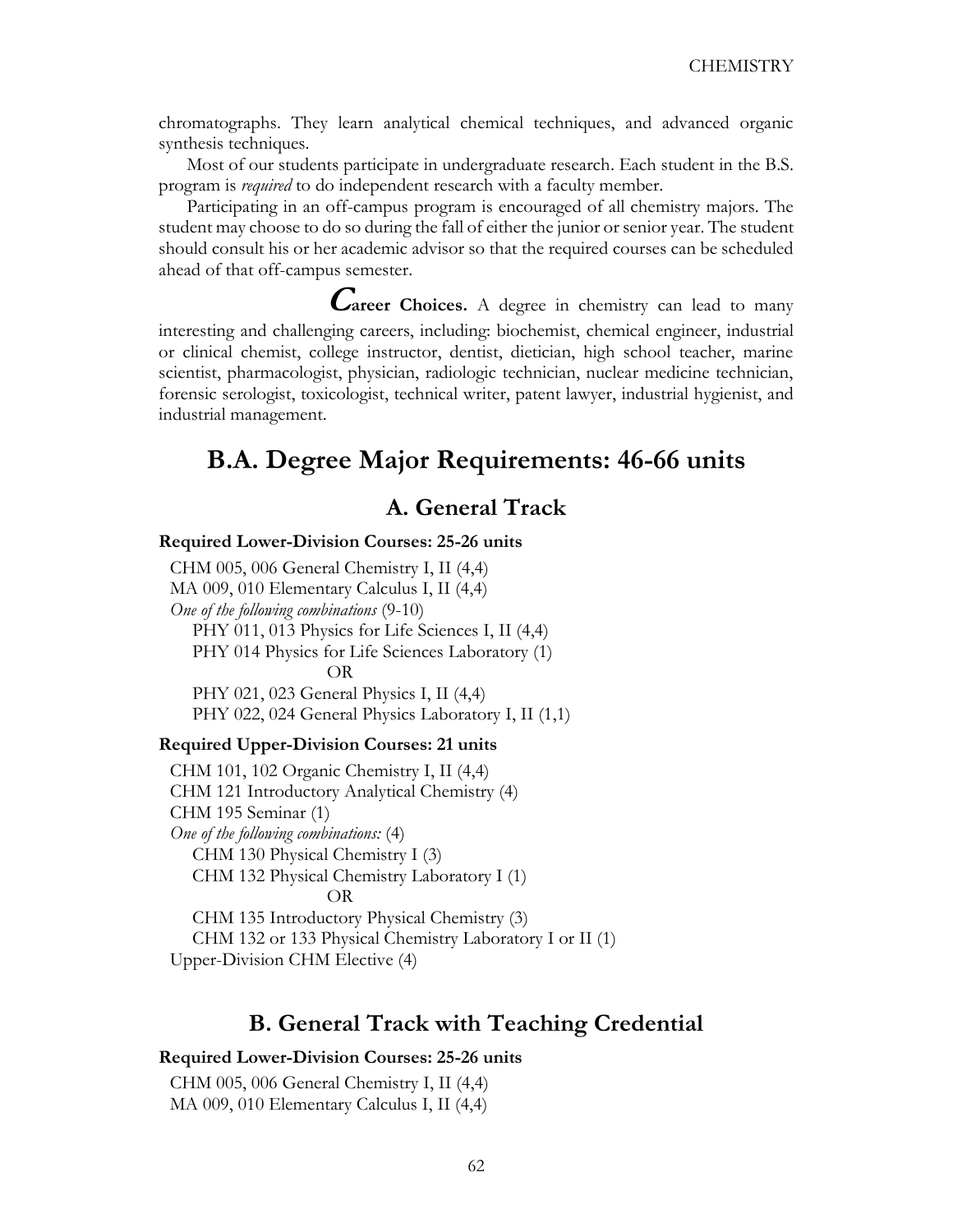*One of the following combinations* (9-10) PHY 011, 013 Physics for Life Sciences I, II (4,4) PHY 014 Physics for Life Sciences Laboratory (1) OR PHY 021, 023 General Physics I, II (4,4) PHY 022, 024 General Physics Laboratory I, II (1,1)

### **Required Upper-Division Courses: 68 units**

CHM 101, 102 Organic Chemistry I, II (4,4) CHM 121 Introductory Analytical Chemistry (4) CHM 195 Seminar (1) *One of the following combinations:* (4) CHM 130 Physical Chemistry I (3) CHM 132 Physical Chemistry Laboratory I (1) OR CHM 135 Introductory Physical Chemistry (3) CHM 132 or 133 Physical Chemistry Laboratory I or II (1) Upper-Division CHM Elective (4) ED 101 Explorations in Teaching (4) ED 105 Perspectives on Cultural Diversity and Education (4) ED 111 Educational Psychology (4) ED 125 Curriculum and Planning (4) ED 130 Special Education (2) ED 151 Curriculum, Management, Instruction (2) ED 161 Technology for the Classroom Teacher (2) ED 171 Content Area Literacy (4) ED 191 Student Teaching (12) ED 196 Student Teaching Seminar (3) ENG 106 Language Acquisition (4) KNS 156 Health Education for the Classroom Teacher (2)

# **C. Chemical Engineering 3-2/3-3 Program Track**

### **Required Lower-Division Courses: 34 units**

CHM 005, 006 General Chemistry I, II (4,4) MA 009, 010 Elementary Calculus I, II (4,4) MA 019 Multivariable Calculus (4) PHY 021, 023 General Physics I, II (4,4) PHY 022, 024 General Physics Laboratory I, II (1,1) PHY 040 Differential Equations (4)

### **Required Upper-Division Courses: 23 units**

CHM 101, 102 Organic Chemistry I, II (4,4) CHM 121 Introductory Analytical Chemistry (4) CHM 122 Advanced Methods in Chemistry (3) CHM 125 Analog and Digital Instrumental Analysis (4) CHM 130 Physical Chemistry I (3)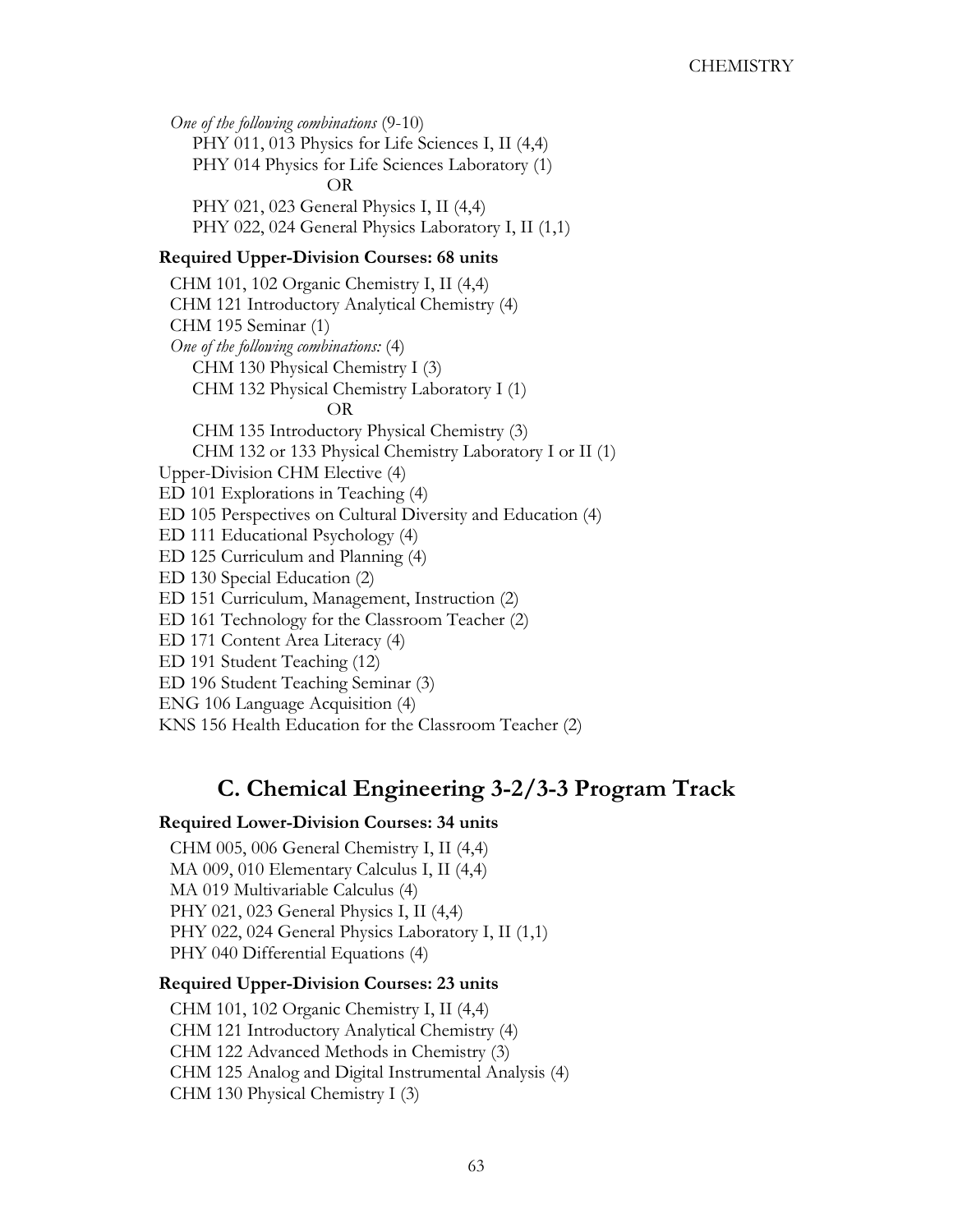CHM 132 Physical Chemistry Laboratory I (1)

### **Highly Recommended Courses:**

MA 020 Linear Algebra (4) CS 010 Design and Implementation of Solutions to Computational Problems (4)

### **D. Biochemistry Track**

#### **Required Lower-Division Courses: 33-34 units**

CHM 005, 006 General Chemistry I, II (4,4) BIO 005, 006 General Biology 1, 11 (4,4) *Two of the following three: (8)* MA 005 Introduction to Statistics (4) MA 009 Elementary Calculus I (4) MA 010 Elementary Calculus II (4) *One of the following combinations: (9-10)* PHY 011, 013 Physics for Life Sciences I, II (4,4) PHY 014 Physics for Life Sciences Laboratory (1) OR PHY 021, 023 General Physics I, II (4,4) PHY 022, 024 General Physics Laboratory I, II (1,1)

#### **Required Upper-Division Courses: 31-32 units**

CHM 101, 102 Organic Chemistry I, II (4,4) CHM 113 Biochemistry (4) CHM 115 Advanced Biochemistry (4) CHM 121 Introductory Analytical Chemistry (4) CHM 195 Seminar (1) *One of the following two: (3)* CHM 130 Physical Chemistry I (3) CHM 135 Introductory Physical Chemistry (3) *Two of the following three: (7-8)* CHM 131 Physical Chemistry II (3) BIO 102 Physiology (4) BIO 114 Genetics (4)

# **B.S. Degree Major Requirements: 55-71 units**

## **A. Professional Track**

#### **Required Lower-Division Courses: 30 units**

CHM 005, 006 General Chemistry I, II (4,4) MA 009, 010 Elementary Calculus I, II (4,4) MA 019 Multivariable Calculus (4) PHY 021, 023 General Physics I, II (4,4) PHY 022, 024 Introductory Physics Laboratory I, II (1,1)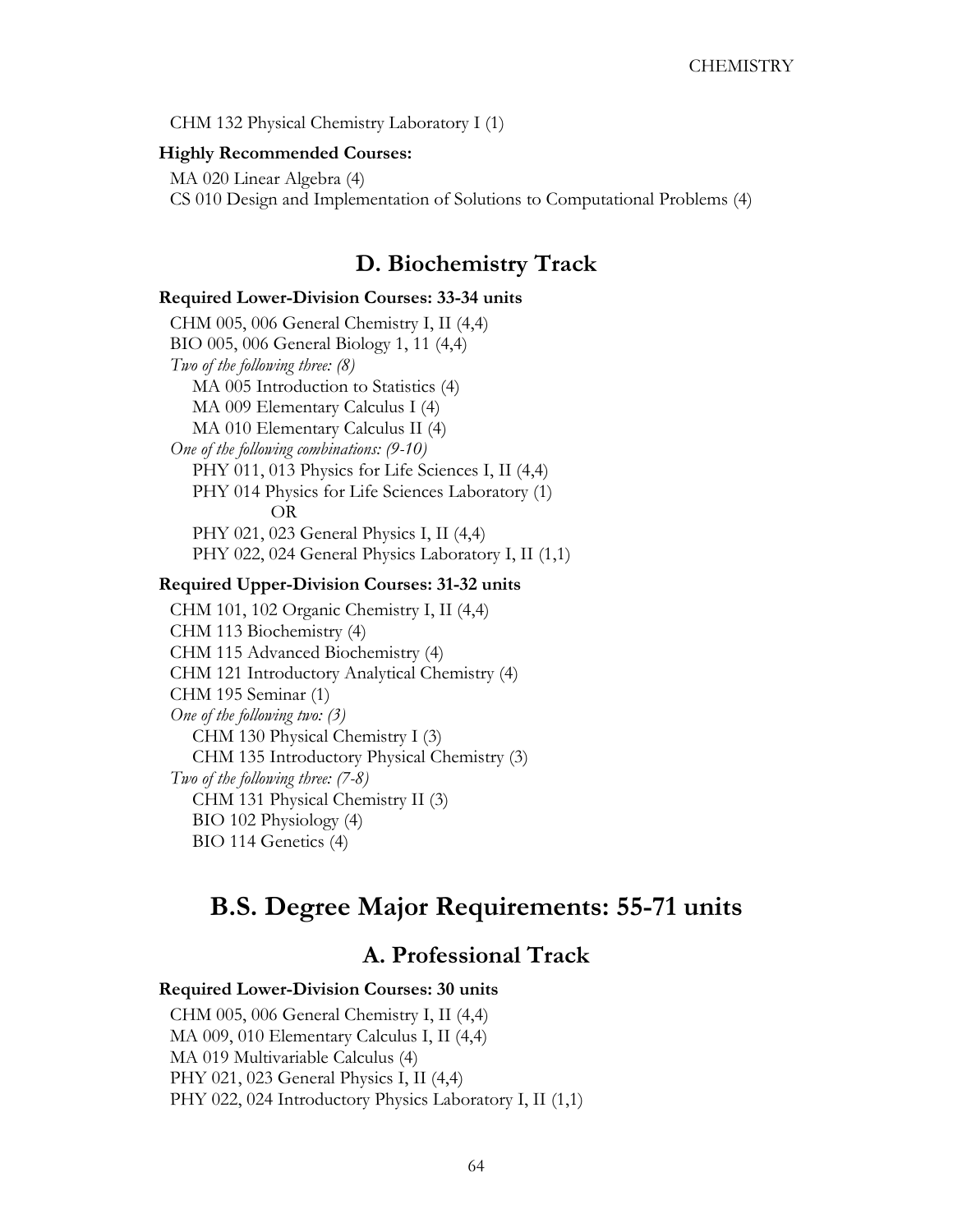#### **Recommended Lower-Division Courses:**

BIO 005 General Biology I (4) CS 010 Design and Implementation of Solutions to Computational Problems (4) PHY 040 Differential Equations (4) GER 001, 002 Elementary German I, II (4,4)

### **Required Upper-Division Courses: 40-41 units**

CHM 101, 102 Organic Chemistry I, II (4,4) CHM 104 Advanced Inorganic Chemistry (4) CHM 113 Biochemistry (4) CHM 121 Introductory Analytical Chemistry (4) CHM 122 Advanced Methods in Chemistry (3) CHM 130, 131 Physical Chemistry I, II (3,3) CHM 132, 133 Physical Chemistry Laboratory I, II (1,1) CHM 195 Seminar (1) *One of the following* (4) CHM 198 Chemical Research (4) CHM 199 Major Honors (4) *One of the following* (4-5) PHY 142/143 Circuits and Electronics/Electronics Laboratory (4,1) CHM 115 Advanced Biochemistry (4) CHM 150 Special Topics (4) CHM 160 Advanced Organic Chemistry (4)

All graduating majors in the professional track are required to take the Graduate Record Exam in their senior year.

### **B. General Track**

### **Required Lower-Division Courses: 25-26 units**

CHM 005, 006 General Chemistry I, II (4,4) MA 009, 010 Elementary Calculus I, II (4,4) *One of the following combinations:* (9-10) PHY 011, 013 Physics for Life Sciences I, II (4,4) PHY 014 Physics for Life Sciences Laboratory (1) OR PHY 021, 023 General Physics I, II (4,4) PHY 022, 024 General Physics Laboratory I, II (1,1)

#### **Required Upper-Division Courses: 30 units**

CHM 101, 102 Organic Chemistry I, II (4,4) CHM 121 Introductory Analytical Chemistry (4) CHM 122 Advanced Methods in Chemistry (3) CHM 195 Seminar (1) *One of the following* (2) CHM 198 Chemical Research (2) CHM 199 Major Honors (4)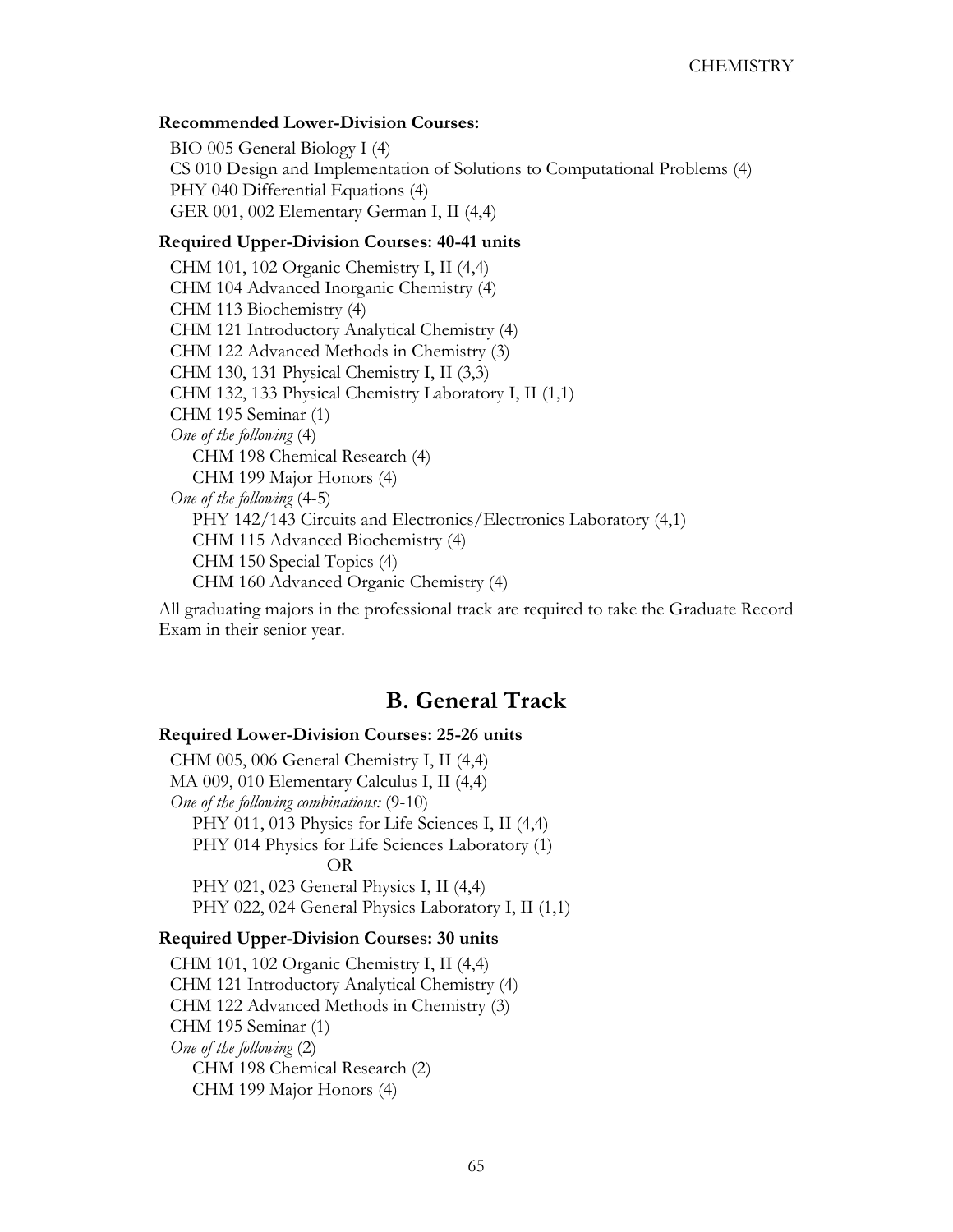*One of the following combinations:* (4) CHM 130 Physical Chemistry I (3) CHM 132 Physical Chemistry Laboratory I (1) OR CHM 135 Introductory Physical Chemistry (3) CHM 132 or 133 Physical Chemistry Laboratory I or II (1) *Upper-Division CHM Electives* (8)

# **C. Biochemistry Track**

### **Required Lower-Division Courses: 33-34 units**

CHM 005, 006 General Chemistry I, II (4,4) BIO 005, 006 General Biology I, II (4,4) MA 009, 010 Elementary Calculus I, II (4,4) *One of the following combinations:* (9-10) PHY 011, 013 Physics for Life Sciences I, II (4,4) PHY 014 Physics for Life Sciences Laboratory (1) OR PHY 021, 023 General Physics I, II (4,4) PHY 022, 024 General Physics Laboratory I, II (1,1)

### **Required Upper-Division Courses: 34 units**

CHM 101, 102 Organic Chemistry I, II (4,4) CHM 113 Biochemistry (4) CHM 115 Advanced Biochemistry (4) CHM 121 Introductory Analytical Chemistry (4) CHM 195 Seminar (1) *One of the following* (1) CHM 198 Chemical Research (1) CHM 199 Major Honors (4) *One of the following combinations:* (4) CHM 130 Physical Chemistry I (3) CHM 132 Physical Chemistry Laboratory I (1) OR CHM 135 Introductory Physical Chemistry (3) CHM 132 or 133 Physical Chemistry Laboratory I or II (1) *Two of the following three:* (8) CHM 131 Physical Chemistry II (3) **and** CHM 133 Physical Chemistry Laboratory  $II(1)$ BIO 102 Physiology (4) BIO 114 Genetics (4)

Those interested in graduate school in biochemistry should choose CHM 130 and 131 and take additional courses in advanced biochemistry, molecular biology, inorganic and organic chemistry.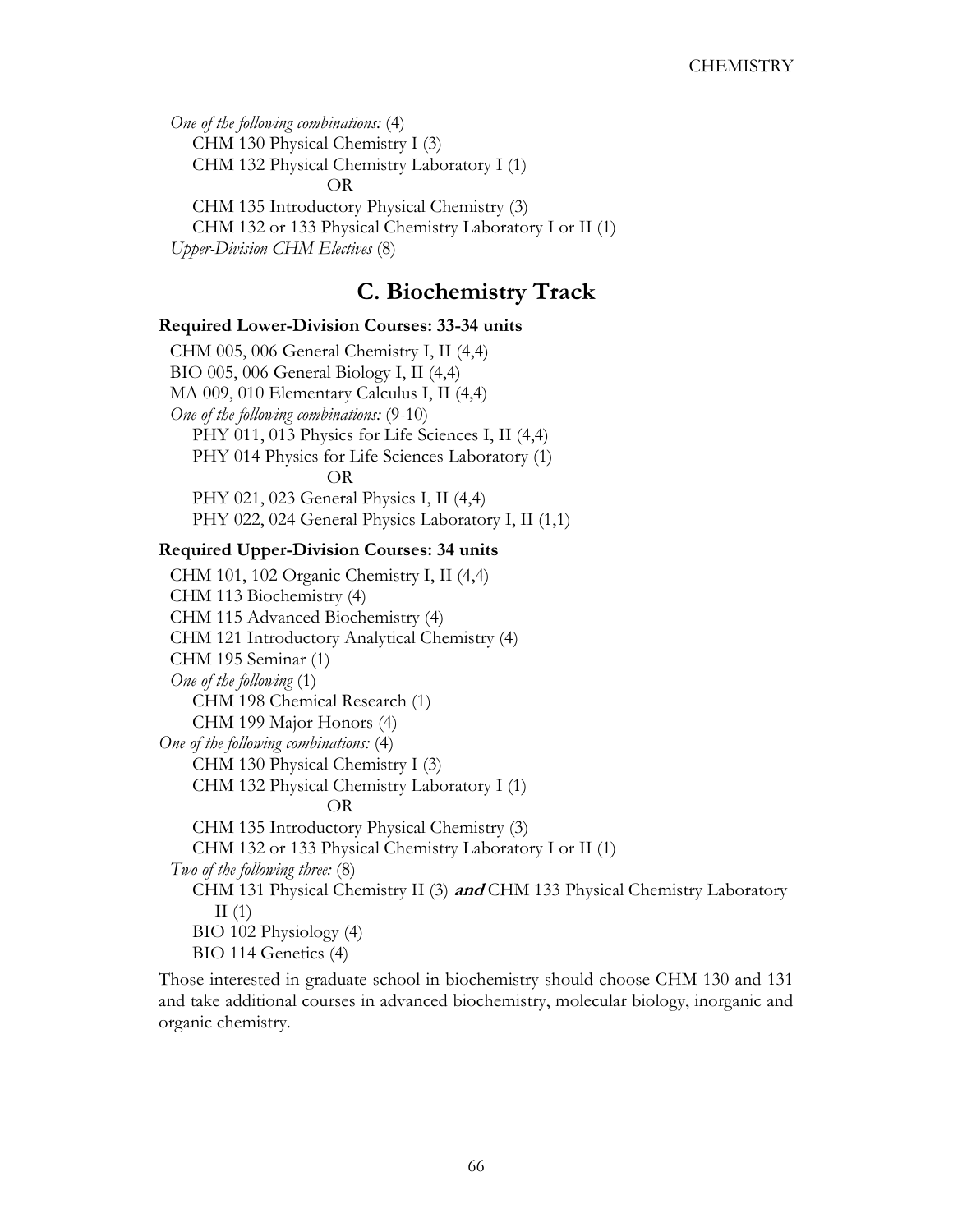# **D. Chemical Physics Track**

### **Required Lower-Division Courses: 39 units**

CHM 005, 006 General Chemistry I, II (4,4) PHY 021, 023 General Physics I, II (4,4) PHY 022, 024 General Physics Laboratory I, II (1,1) PHY 025 Modern Physics (4) PHY 026 Modern Physics Laboratory (1) PHY 040 Differential Equations (4) MA 009, 010 Elementary Calculus I, II (4,4) MA 019 Multivariable Calculus (4)

#### **Required Upper-Division Courses: 27-28 units**

CHM 101 Organic Chemistry I (4) CHM 130, 131 Physical Chemistry I, II (3,3) CHM 132, 133 Physical Chemistry Laboratory I, II (1,1) CHM 195 Seminar (1) *One of the following* (2) CHM 198 Chemical Research (2) CHM 199 Major Honors (4) \*CHM Electives (4) \*PHY Electives (8 or 9) PHY 142/143 Circuits & Electronics with lab (4,1) recommended \*Department Chair approval required.

#### **Recommended Course**

MA 140 Complex Analysis (4)

# **Requirements for a Minor: 20 units**

#### **Required Lower-Division Courses: 8 units**

CHM 005, 006 General Chemistry I, II (4,4)

### **Required Upper-Division Courses: 12 units**

CHM 101, 102 Organic Chemistry I, II (4,4) *Upper-Division CHM Elective* (4)

# **Preparation for Teaching Chemistry at the Secondary Level**

Students wishing to teach at the high school or junior high level should complete the requirements for a B.A. major, following the general track. In order to complete a fifthyear Credential Program at Westmont, students should also complete four or more of the following (minimum of 12 units) prior to applying to the program.

KNS 156 Health Education for the Classroom Teacher (2)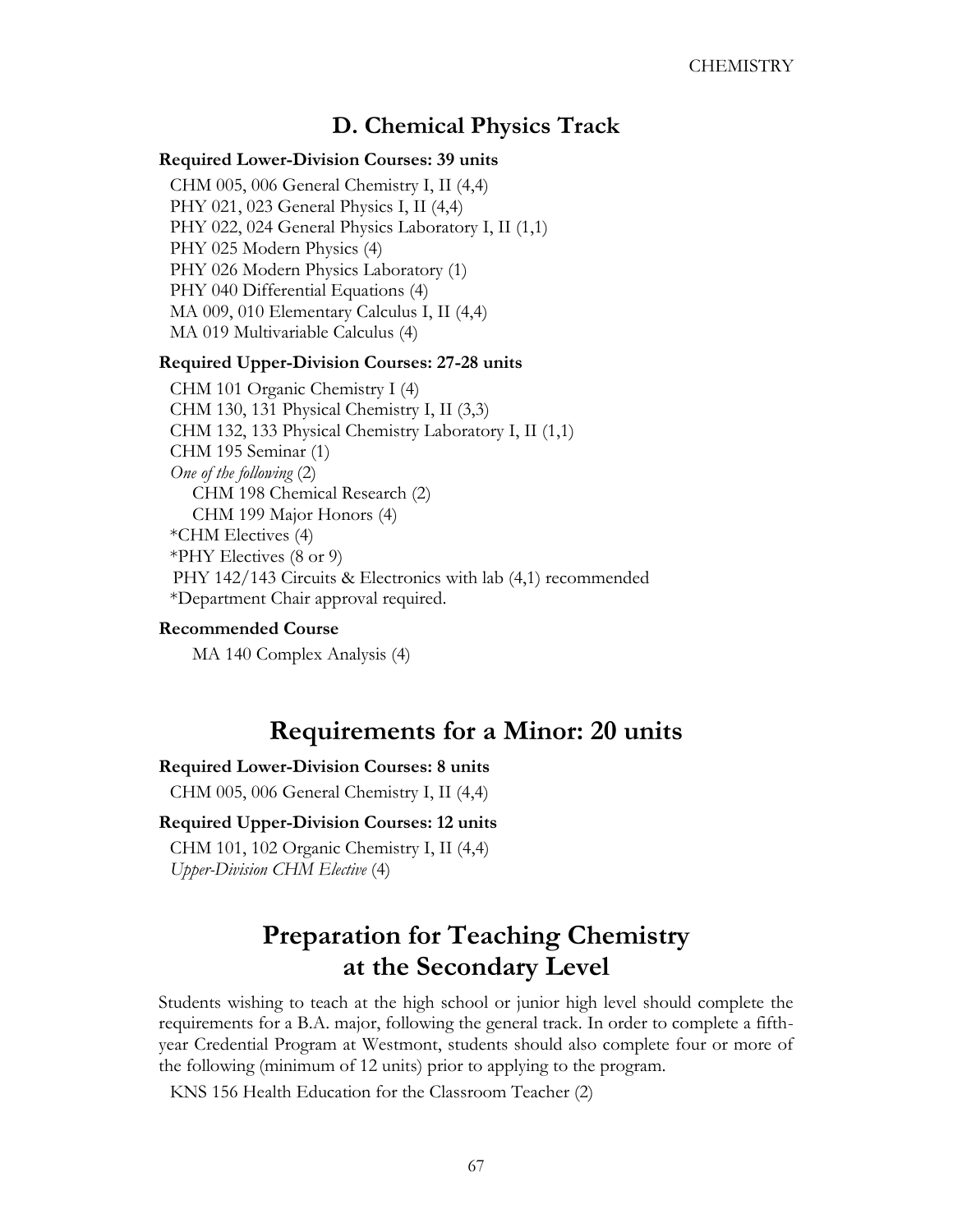ENG 106 Language Acquisition (4) ED 101 Explorations in Teaching: Secondary (4) ED 105 Perspectives on Cultural Diversity and Education (4) ED 130 Special Education for the Classroom Teacher (2) ED 161 Technology for the Classroom Teacher: Secondary (2)

In many cases, it is possible to complete requirements for the major and the Westmont Credential Program in four years. Such a "fast-track" schedule requires early planning, ideally beginning in the first year. Students wishing to complete such a program should refer to more specific advising materials available on the department web-page.

All students wishing to explore secondary teaching are also strongly encouraged to consult with faculty advisors in the Department of Education as early in their undergraduate program as possible, in addition to their major advisor.

# **Lower-Division Course Descriptions**

- **CHM 001 Introductory General Chemistry** (4) Three lectures and one four-hour laboratory per week. The periodic table, atomic structure, and other fundamentals of chemistry, including laboratory.
- **CHM 004 Chemistry, Culture and Society** (4) Survey course that teaches the basic concepts of chemistry. Key episodes in the history of chemistry are used to develop an understanding of how science functions and describe modern ideas about matter, including atomic-molecular theory, energy, chemical periodicity, chemical bonding, and molecular structure. This understanding is then used to describe the chemistry of petroleum derivatives, plastics, living systems, food, drug action, chemicallyintensive agriculture, the environment, and contemporary energy technologies. The course also considers the impact of chemical technology on society by exploring chemistry's benefits and environmental, human health, and social risks associated with the development, manufacture, and use of chemicals. As part of this exploration students are urged to consider the relationships between science, technology, and Christian thought and practice.
- **CHM 005 General Chemistry I** (4) Prerequisites: Admissions math requirement (see Applying to Westmont)). Corequisite: CHM 005L. Three lectures and one four-hour laboratory per week. Covers basic concepts of physical, inorganic, organic, analytical and nuclear chemistry.
- **CHM 006 General Chemistry II** (4) Prerequisites: CHM 005. Corequisite: CHM 006L. Three lectures and one four-hour laboratory per week. Covers basic concepts of physical, inorganic, organic, analytical and nuclear chemistry.
- **CHM 005H, 006H General Chemistry I, II: Honors** (4,4) Prerequisites: By invitation only and Admissions math requirement (see Applying to Westmont). Three lectures and one four-hour laboratory per week. A survey of concepts in physical, inorganic, organic, analytical and nuclear chemistry. Examines each topic with more rigor than CHM 005, 006.
- **CHM 014 Scientific Glassblowing** (1) Practical construction and repair of glass apparatus. One three-hour laboratory per week.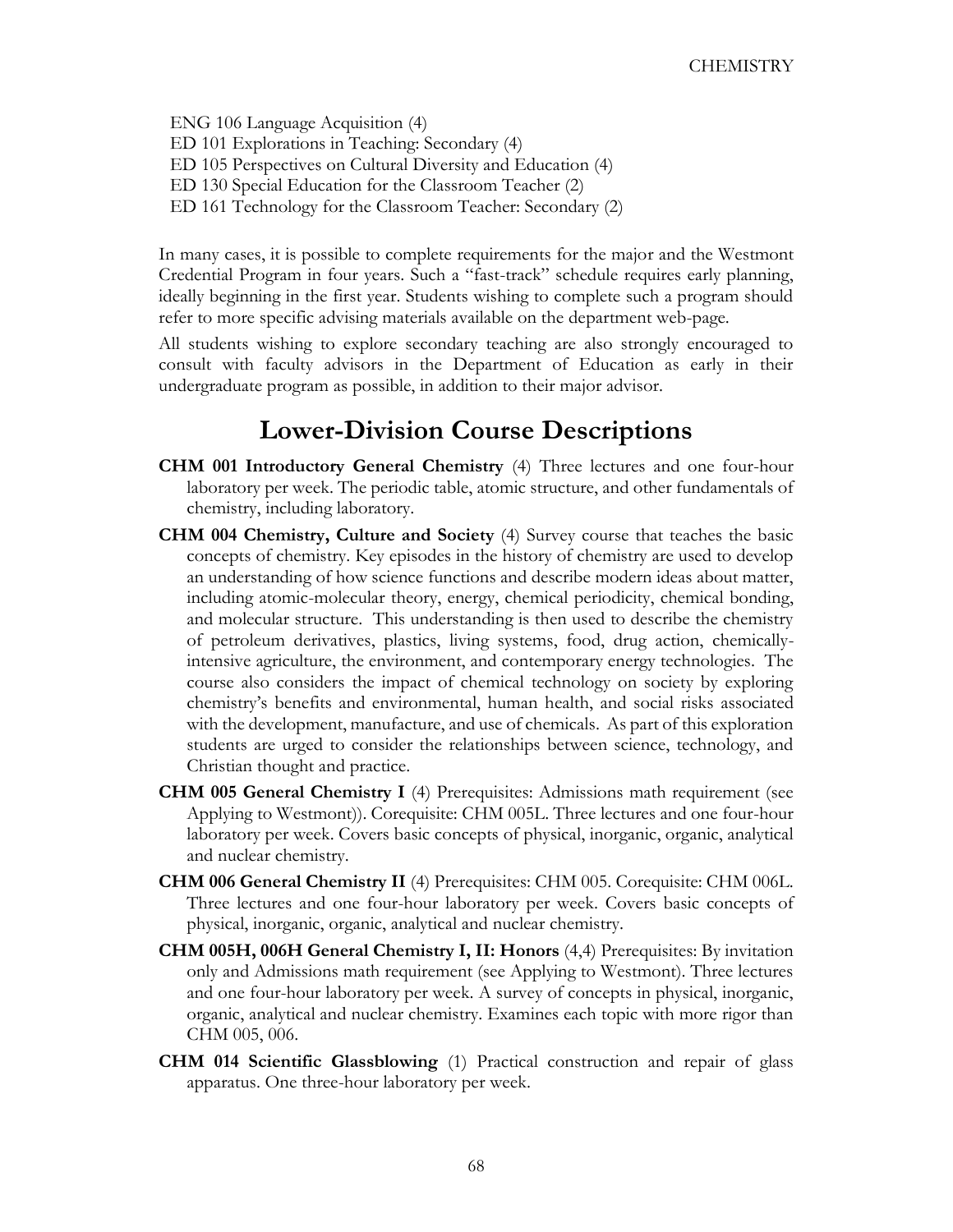# **Upper-Division Course Descriptions**

- **CHM 101, 102 Organic Chemistry I, II** (4,4) Prerequisite: CHM 006. Three lectures and one four-hour laboratory per week. Preparation and properties of aliphatic and aromatic compounds, reaction mechanisms, organic synthesis, and qualitative organic analysis in theory and laboratory.
- **CHM 104 Advanced Inorganic Chemistry** (4) Prerequisite: CHM 101. Recommended: CHM 102 and CHM 130/131 or CHM 135. The structure, spectroscopy, and reactivity of main group and transition metal compounds will be presented and systematized in terms of current bonding models, particularly molecular orbital and group theory. The results of these studies will then be applied to problems in bioinorganic, materials, environmental, and organometallic chemistry. Three lectures per week.
- **CHM 113 Biochemistry** (4) Prerequisites: BIO 005 and CHM 101, 102. Introduction to metabolism through a consideration of protein structure-function relationships, enzyme action and regulation, and catabolic and anabolic pathways, emphasizing the metabolism of carbohydrates. Laboratory work emphasizes enzyme isolation and characterization.
- **CHM 115 Advanced Biochemistry** (4) Prerequisite: CHM 113. Examination of biochemical processes with a focus on the metabolism of lipids, amino acids, and nucleotides, and the biochemistry of nucleic acids. Central pathways are considered in detail, including regulatory mechanisms and hormonal signaling. Other selected processes and the integration of mammalian metabolism is explored.
- **CHM 121 Introductory Analytical Chemistry** (4) Prerequisites: CHM 006. Suggested pre- or co-requisite: CHM 101. Three lectures and one four-hour laboratory per week. Provides a theoretical and practical introduction to the analytical process with an emphasis on problem definition, method selection and validation, sampling and sample preparation, analysis, the communication of warranted results, and quality assurance. Course topics include statistics, spectroscopic methods, gas and liquid chromatography, gravimetric analysis, titrimetry, and electromechanical methods. The laboratory portion of the course emphasizes the development of scientific writing proficiency.
- **CHM 122 Advanced Methods in Chemistry** (3) Prerequisites: CHM 101 and CHM 121 or consent of instructor. Two lectures and one four-hour laboratory per week. An advanced integrated course that develops students proficiency with the use of advanced synthetic and instrumental methods and their application to small molecule, metallurgical, polymeric, nanoscale, food, and environmental systems. Laboratory work focuses on the selection, design and implementation of syntheses and instrumental and wet chemical analysis methods with the aim of deceloping problem solving, troubleshooting, scientific information literacy, and professional communication skills.
- **CHM 125 Analog and Digital Instrumental Analysis** (4) A laboratory course in analog and digital electronics: assembly language and microprocessors, computer interfacing, data acquisition by analog to digital conversion, and stepping motors. Two lectures and two three-hour laboratories per week.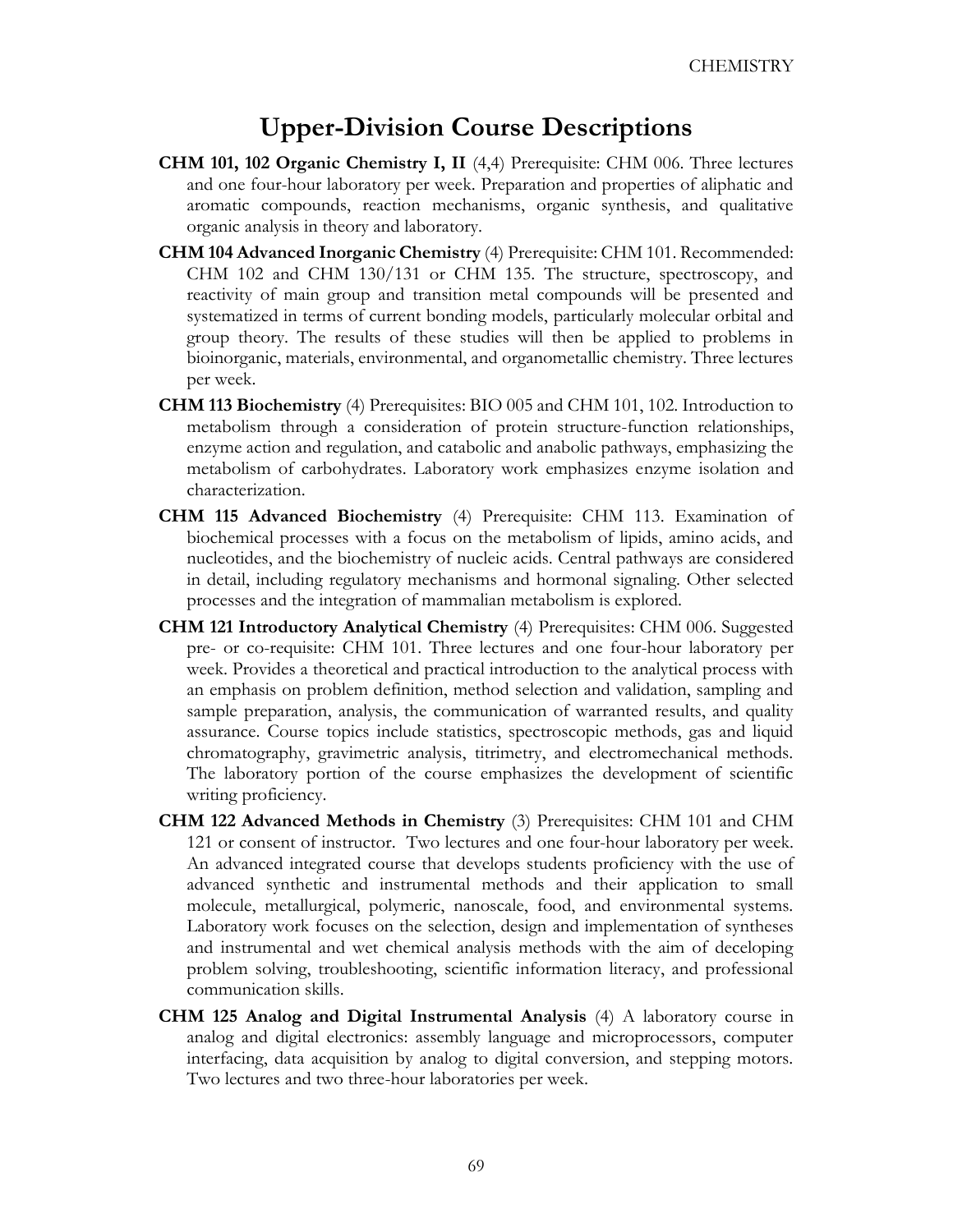- **CHM 130 Physical Chemistry I** (3) Prerequisites: MA 010. Corequisite: CHM 132. Postulates in quantum mechanics and application of the Schrodinger's equation to translation, rotation and vibration. Angular momentum, approximation methods, group theory, atomic and molecular structure, spectroscopy, and electric and magnetic properties, chemical kinetics.
- **CHM 131 Physical Chemistry II/PHY 160** (3) Prerequisites: MA 010 and CHM 130 or PHY 025. Corequisite: CHM 133. Classical equilibrium thermodynamics: applications of the first, second, and third laws to condensed and gas phases. Principles and applications of statistical thermodynamics.
- **CHM 132, 133 Physical Chemistry Laboratory I, II** (1,1) Corequisites: CHM 130 or 131 or 135. One three-hour laboratory per week. Emphasizes thermodynamics, kinetics, electrochemistry, spectroscopy, quantum chemistry, and computer applications. Oral and written presentations of laboratory results are required.
- **CHM 135 Introductory Physical Chemistry** (3) Prerequisite: MA 010. Corequisite: CHM 132 or 133. Applications of physical chemistry to the life sciences. Thermodynamics, energy and the first law, entropy and the second law, free energy and bioenergetics, solar energy. Chemical and biochemical kinetics, biochemical spectroscopy, transport properties, macromolecules.
- **CHM 150 Special Topics** (1/2-4) Prerequisites: CHM 102 (and others possible, depending on topic). Topics include advanced biochemistry, biophysical chemistry, materials chemistry, bioinorganic chemistry, advanced spectroscopy, organometallic chemistry of the transition elements, and electroanalytical chemistry**.**
- **CHM 160 Advanced Organic Chemistry** (4) Prerequisites: CHM 102 and CHM 131 or CHM 135. Advanced topics in kinetics and mechanisms of organic reactions, stereochemistry, molecular orbital theory, photochemistry, organometallic chemistry, polymers, and natural products. Three lectures and one four-hour laboratory per week.
- **CHM 190 Chemistry** Internship(1) Supervised experiences in the chemistry department or in community and industrial facilities such as clinical or research laboratories. Generally one unit of credit per semester.
- **CHM 195 Seminar** (1) Prerequisite: Chemistry major and junior standing. Examination of the relationship between chemistry and Christianity with special emphasis given to the role of matter and matter theory in Christian thought, practice, and aspiration; chemical creativity as an expression of the Imago Dei; and the development of philosophies of ministry that support Christian chemists' responsible lifelong engagement with the church and their profession. Weekly reading assignments will address the historical interplay between natural philosophy and religion, the doctrines of creation and the imago dei, the nature of scientific knowledge, environmental stewardship, scientific responsibility, and the scientific vocation. A written report is submitted at the conclusion of research activities.
- **CHM 198 Chemical Research** (1-4) Prerequisites: CHM 102, 125 or 131. Students work closely with a faculty person on original research projects. The results may be reported in research conferences and journal form for publication*.*